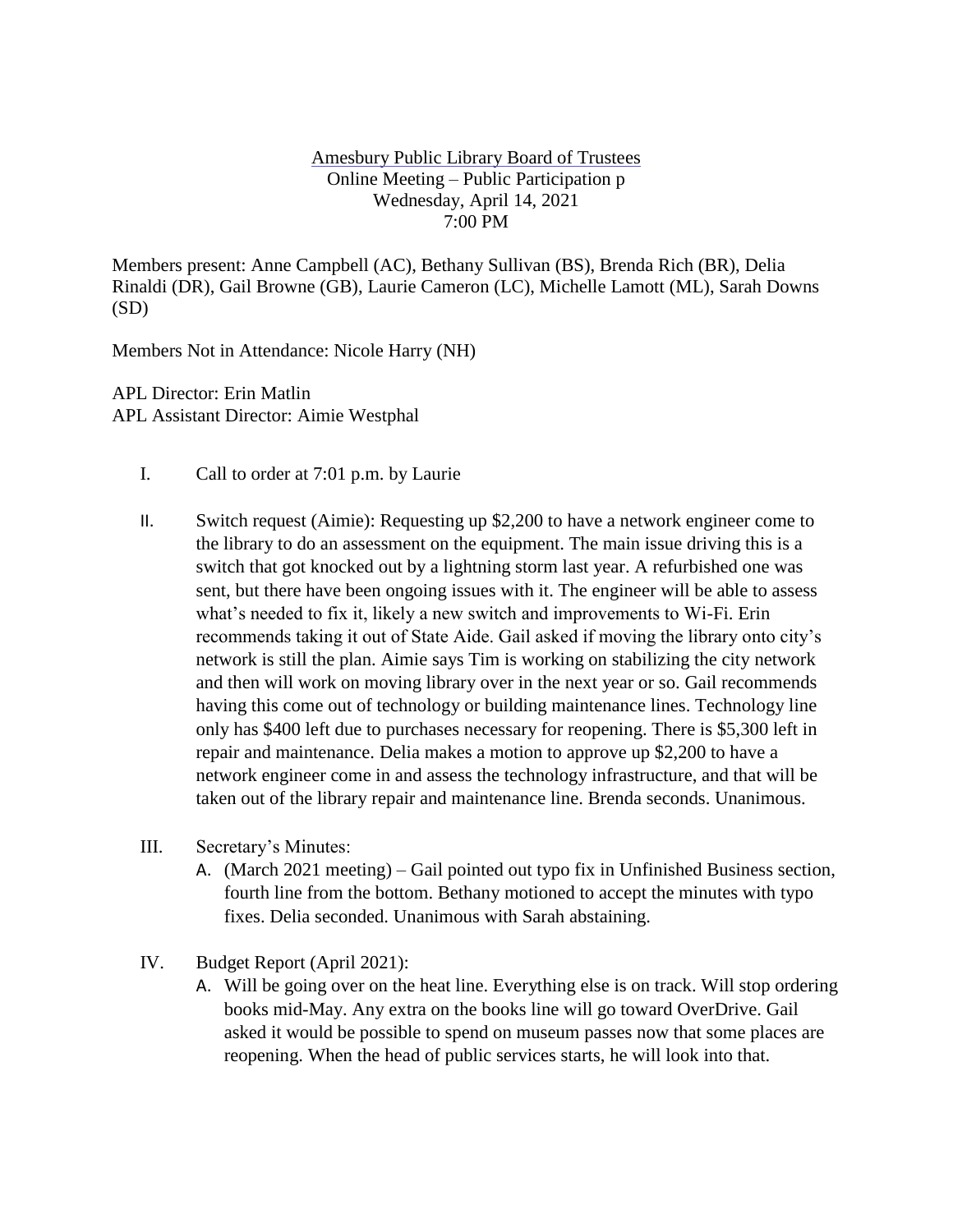# V. Communications (March 2021): None

# VI. Director's Report:

A. Katherine's last day was Saturday. Updates in packets on people leaving/retiring, so the library is very short staffed. Emergency door downstairs doesn't function properly. An engineer and architect and DPW came by to examine. DPW came and replaced hinges on door so it can be used in an emergency. Outstanding question is on the structure. Can't move forward on the storage room build in case it makes that area more compromised. Hope to have an update soon. Indoor pickup is under way. Looking into browsing by appointment. Will be putting out the lucky day collection. Numbers have been low so crowding shouldn't be a problem. Only quarantining 24 hours, which is making hold times shorter.

# VII. Committee Reports:

- A. Preservation committee: Continue to meet monthly with Meghan. Emergency door issue took priority. Waiting to see if city will cover those costs, but might also come from maintenance and repair line. Depends on how extensive the necessary repairs are. Window project went back out to bid. Two bids have come in, and the city is following up on references for the lowest bid. Exterior trim painting job and front stairs seem to be on hold. Continue to follow up on those. Storage room project construction is on hold. Engineer recommended that no one spend time in that area for safety. Cannot access vault, but can access the collection that is downstairs. Erin is concerned about coming up with a plan b if the building needs to be closed for maintenance reasons and recommends looking into that. Laurie asks about putting back together the task force focused on that, suggests the Preservation Committee discuss.
- B. Long-rang plan committee: Survey is live. Over 100 responses so far.
- VIII. Unfinished Business:
	- A. Vacant Positions Update: Staffing is a challenge with new vacancies. Two are retirements. One is leaving to be a department head. Erin spoke with Mayor about what staffing looks like currently and opportunities to make changes. Will be meeting with Claire and Aimie and Meghan about staffing and potential changes to staffing chart. Some staff are doing extra hours. Erin and Aimie helping cover desks when needed. Reference librarian position has been posted. Hope to be able to post another position soon based on new staffing chart they are creating.
	- B. Budget (FY22): Meeting with Mayor next Wednesday to discuss the library budget. Laurie and Bethany will be joining Erin for the meeting.
- IX. New Business:

A. In person meetings – When? - Department head meetings with Mayor have been in person, and she is encouraging boards and committees to consider starting to meet in person. Laurie believes we're still on the calendar to meet at City Hall unless they